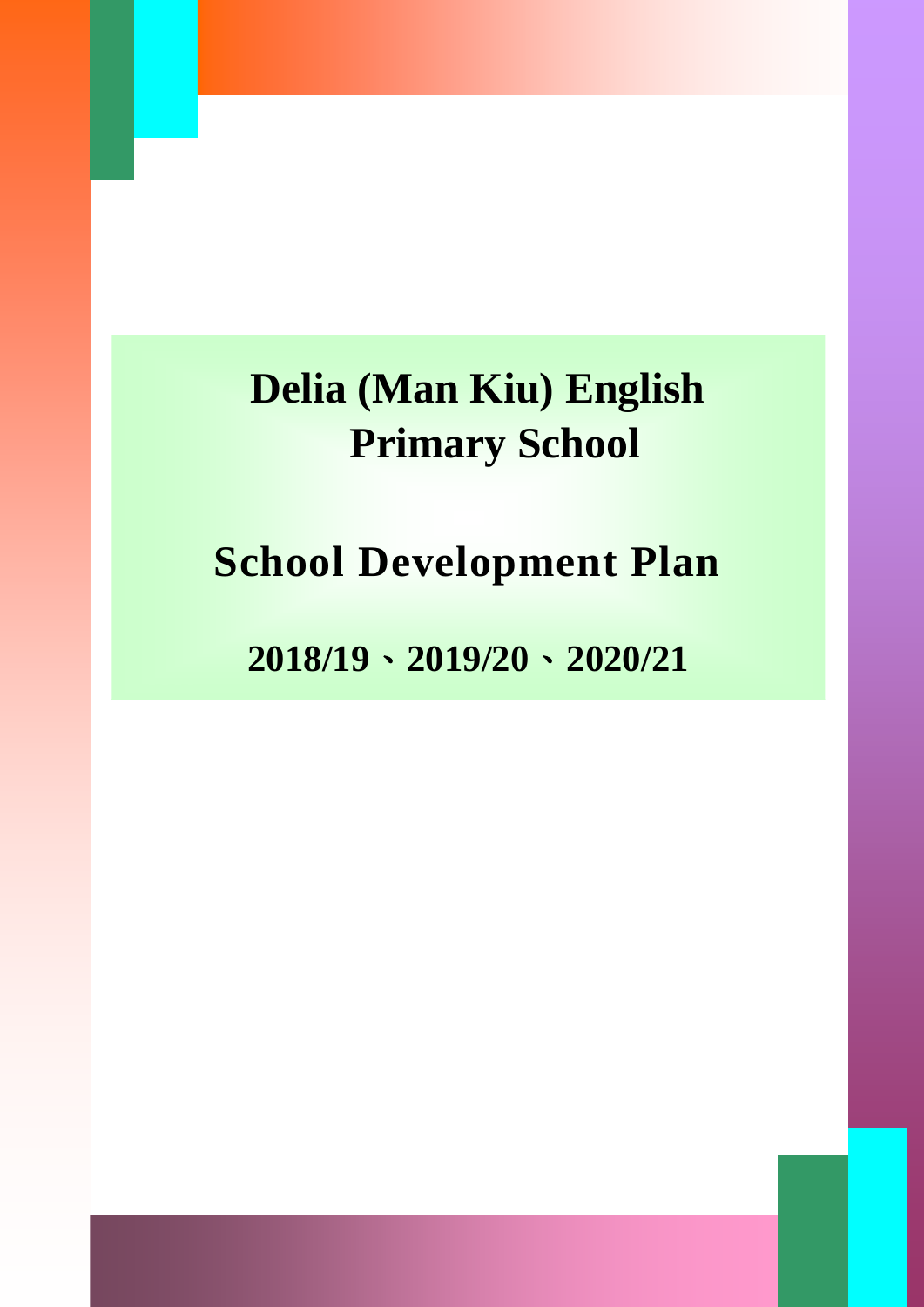### **Delia (Man Kiu) English Primary School**

### **1. School Vision & Mission**

#### **Vision and Mission:**

We envision Delia (Man Kiu) English Primary School to become "**OUR HOME**", where students are **O**pen-minded, strive to **U**nderstand people of different cultures and places with mutual **R**espect. Thereafter, achieving a society of **H**armony is students' **O**bligation by developing the virtues of **M**orality and **E**quality.

The school is devoted to actualizing the vision in accordance with the spirit of our school motto "Harmony in Diversity". The school is committed to catering appropriate education for students with diverse needs in knowledge, skills and attitude, despite their ethnicities, beliefs and socioeconomic background.

### 抱負與使命:

「大家庭」是地利亞(閩僑)英文小學的辦學抱負,旨在培育學生以開放及互相尊重的態 度去了解並欣賞不同文化與地域的人。從而以責任感、道德心和平等觀來創造和諧社會。 學校本著「和而不同」的校訓精神,致力實現「大家庭」的辦學抱負。不論種族、信仰 和貧富,學校積極針對學生在知識、技能與人格等不同學習需要、為他們提供適切的培 養。

### **2. School Goals**

Strive for Excellence

#### **3. School Motto**

Advancement in Adversity, Harmony in Diversity

### **4. Core Values of Education**

Love and Care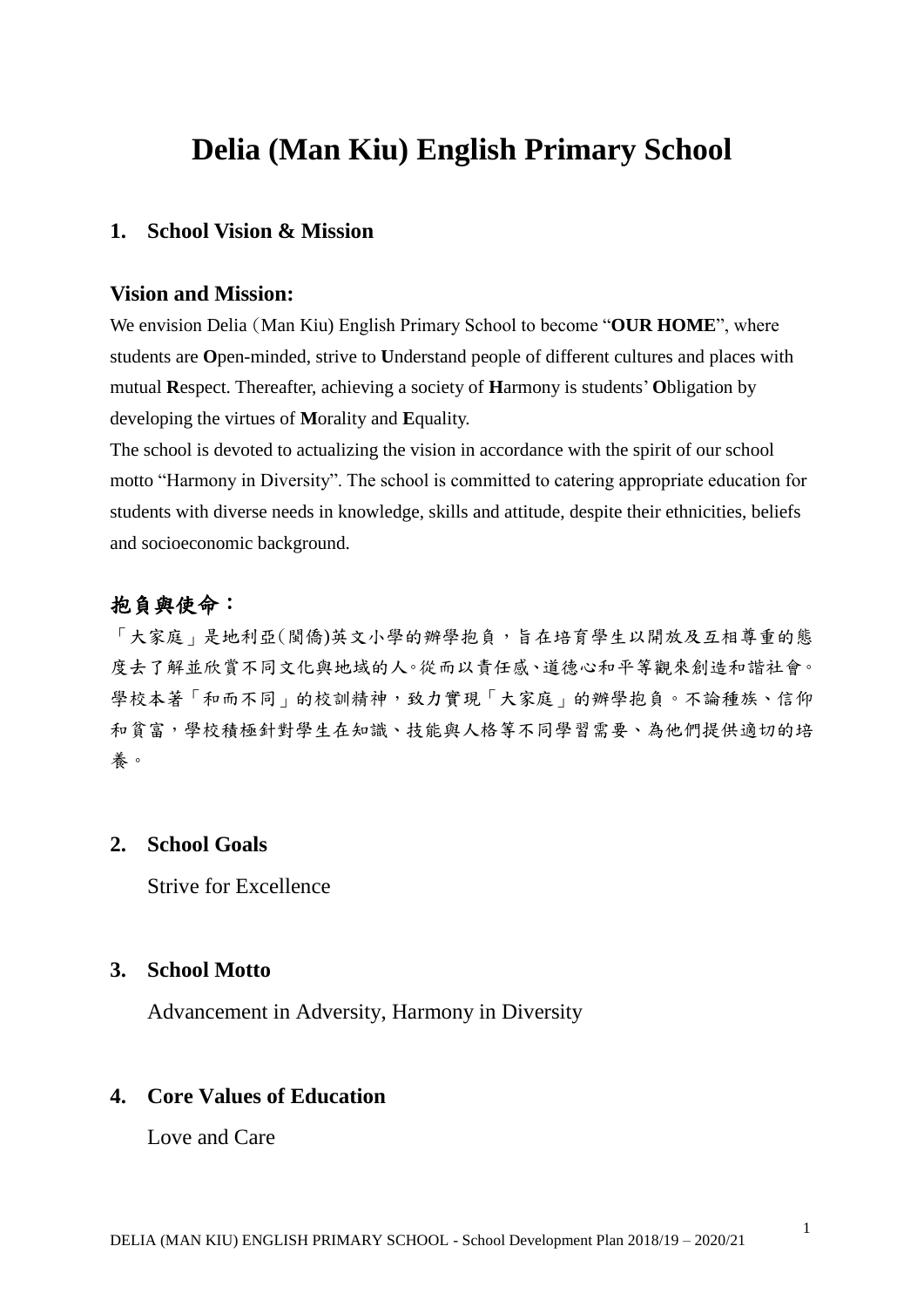### **5. Holistic Review**

### **Effectiveness of the previous School Development Plan (2015-2017)**

| <b>Major Concerns</b>                          | <b>Extent of targets</b><br>achieved | <b>Follow-up action</b>      | <b>Remarks</b>                                                                                                                                                                                                         |
|------------------------------------------------|--------------------------------------|------------------------------|------------------------------------------------------------------------------------------------------------------------------------------------------------------------------------------------------------------------|
| Enhance effectiveness of learning and teaching | Mostly achieved                      | Incorporated as routine work | - Regular collaborative lesson<br>planning meetings were arranged<br>in major subjects.<br>- e-learning has been adopted more<br>often in certain subjects in order to<br>enhance students' learning<br>effectiveness. |
| Establish students' healthy school life        | Mostly achieved                      | Incorporated as routine work | - The theme of healthy lifestyle<br>has been adopted in the curriculum<br>of different subjects.                                                                                                                       |
| 3.<br>Enhance students' moral education        | Mostly achieved                      | Incorporated as routine work | - All students have been arranged<br>to conduct the self-evaluation<br>monthly.<br>- Personal Growth Lessons have<br>been arranged regularly to enhance<br>the positive virtue and students'<br>discipline.            |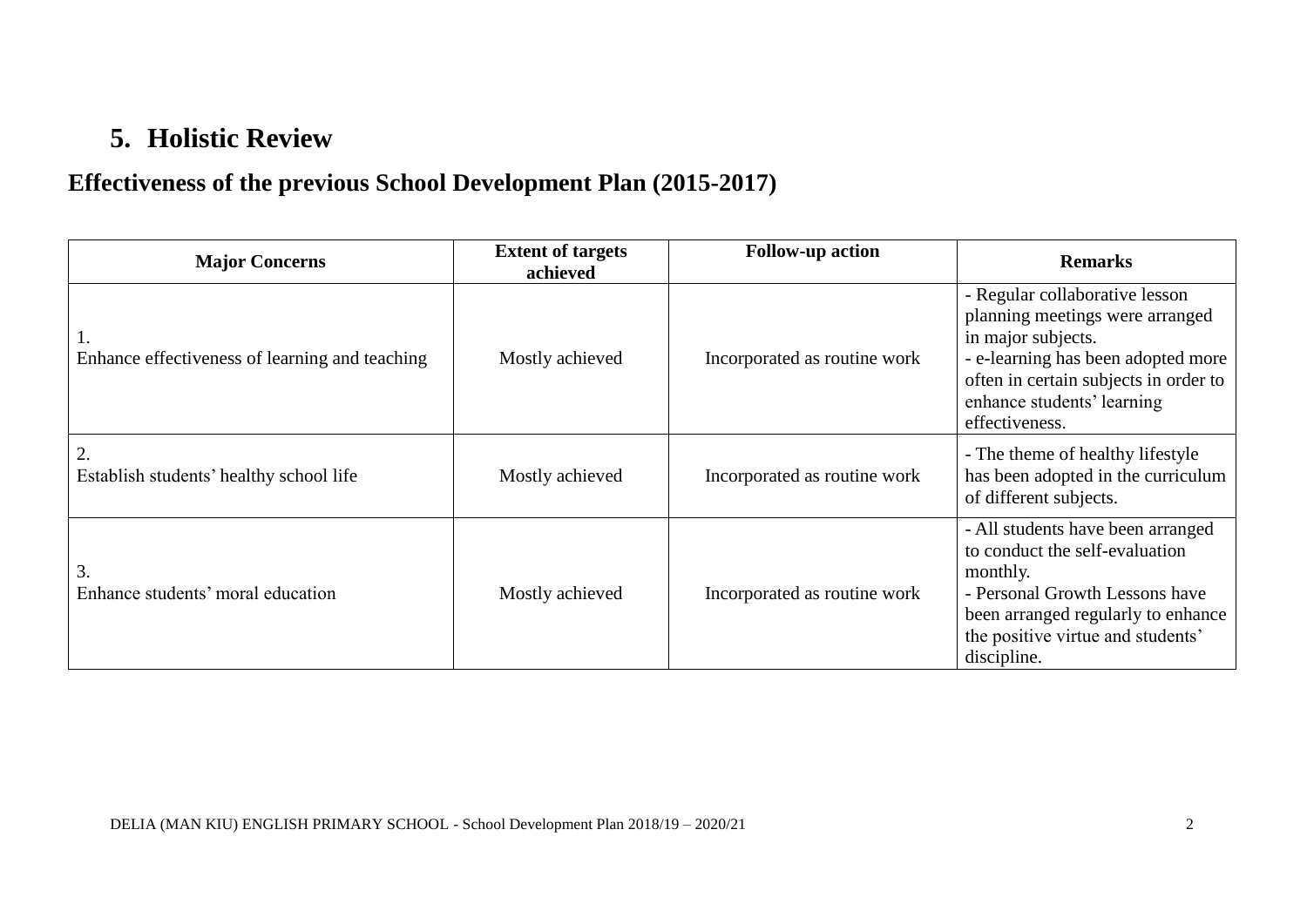| <b>PI</b> Areas              | <b>Major Strengths</b>                                                                                                                                                                                                                                                                                                                                                                                                         | <b>Areas for Improvement</b>                                                                                                                                                                                                                                                                                                                                                                                                               |
|------------------------------|--------------------------------------------------------------------------------------------------------------------------------------------------------------------------------------------------------------------------------------------------------------------------------------------------------------------------------------------------------------------------------------------------------------------------------|--------------------------------------------------------------------------------------------------------------------------------------------------------------------------------------------------------------------------------------------------------------------------------------------------------------------------------------------------------------------------------------------------------------------------------------------|
| 1. School Management         | The School Management Committee is committed and<br>offers strong support to the school.<br>The middle management team members are energetic<br>and strives for improvement. They work closely to<br>ensure effective communication and proper<br>implementation of school routine tasks.                                                                                                                                      | The role and capacity of the junior middle management<br>can be strengthened.<br>• Various means can be established to encourage the<br>participation of teachers in school management and<br>development.<br>The policies and procedural guidelines of different teams<br>and departments can be further reviewed and updated in<br>a more systematic manner.<br>• The connection between evaluation and planning should<br>be tightened. |
| 2. Professional Leadership   | Senior and middle management team members are able .<br>to maintain good communication and provide support<br>among staff members.<br>Teachers are keen to keep themselves abreast of the<br>latest curriculum by participating in various<br>professional development programmes provided by<br>Education Bureau and other professional bodies. They<br>participate enthusiastically in Chinese teaching for<br>NCS students. | Collaboration between various subjects could be<br>strengthened.<br>• Coordination and communication among staff members<br>can be further enhanced so that the staff members can<br>learn and share the experience effectively.                                                                                                                                                                                                           |
| 3. Curriculum and Assessment | Appropriate curriculum arrangement is set to cater and<br>motivate the interest of our students.<br>The school is active in exploring new curriculum<br>initiatives for development students' learning attitude<br>and habits.                                                                                                                                                                                                 | More pedagogical initiatives such as e-learning and<br>STEM strategies can be promoted.<br>• More cross-disciplinary elements can be introduced in<br>the curriculum.                                                                                                                                                                                                                                                                      |

### **6. Evaluation of the School's Overall Performance**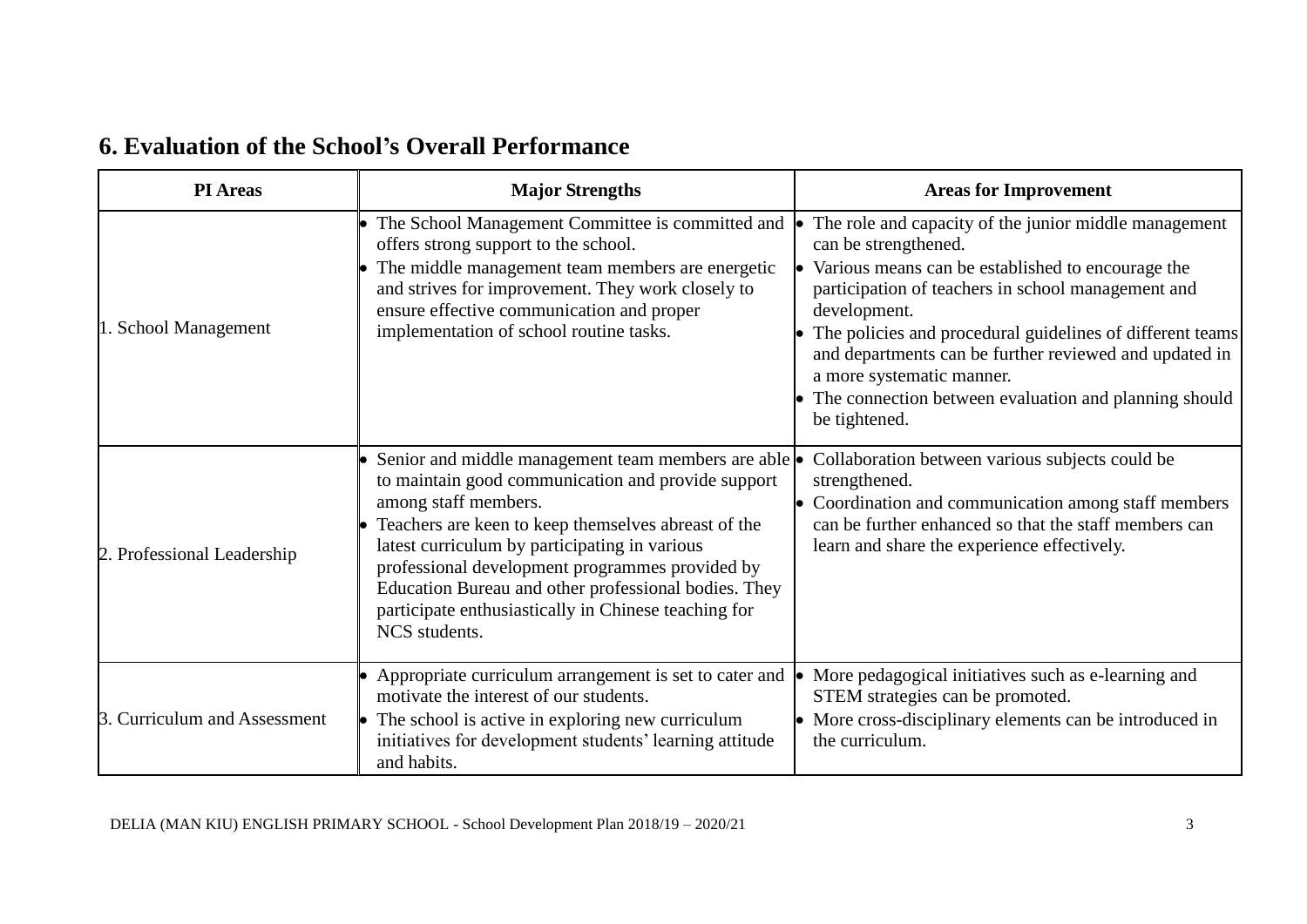| <b>PI</b> Areas                  | <b>Major Strengths</b>                                                                                                                                                                                                                                                                                 | <b>Areas for Improvement</b>                                                                                                                                                                                                |
|----------------------------------|--------------------------------------------------------------------------------------------------------------------------------------------------------------------------------------------------------------------------------------------------------------------------------------------------------|-----------------------------------------------------------------------------------------------------------------------------------------------------------------------------------------------------------------------------|
| 4. Student Learning and Teaching | Detailed statistical analysis and evaluation of students'<br>assessment<br>Developing the school-based curricula to cater different<br>learning needs of the NCS students<br>The majority of students successfully pursing the target<br>secondary schools.                                            | Students' learning strategies can be further developed<br>and strengthened.<br>The questioning skills of teachers can be further<br>developed.                                                                              |
| 5. Student Support               | The spirit of "Harmony in diversity" is well nurtured<br>around the multi-cultural campus.<br>Various kinds of support services and programmes have<br>been provided to students.<br>Students with special eduational needs (SEN) are<br>provided with appropriate support.                            | • A holistic and more systematic approach can be<br>established to further cultivate students' positive values<br>and attitudes.<br>More continuous and consistence guidance and support<br>could be provided for students. |
| 6. Partnership                   | Good liaisons and relationships have been established<br>with different external bodies, including educational<br>institutes, governmental and non-governmental<br>organizations.<br>A trusting relationship with parents has been<br>established through a variety of communication<br>opportunities. | • More partnership programmes may be considered.<br>• More involvement from parents may be considered.<br>Alumni network can be established which can support<br>school development in the future.                          |
| 7. Attitude and Behaviour        | Students are confident, energetic, and enjoy studying in $\bullet$<br>school.<br>Positive and harmonious relationship among teachers,<br>students and parents are recognized.                                                                                                                          | Students' manner and sense of responsibility and manner<br>can be enhanced.<br>Students' attitude towards learning can be enhanced.                                                                                         |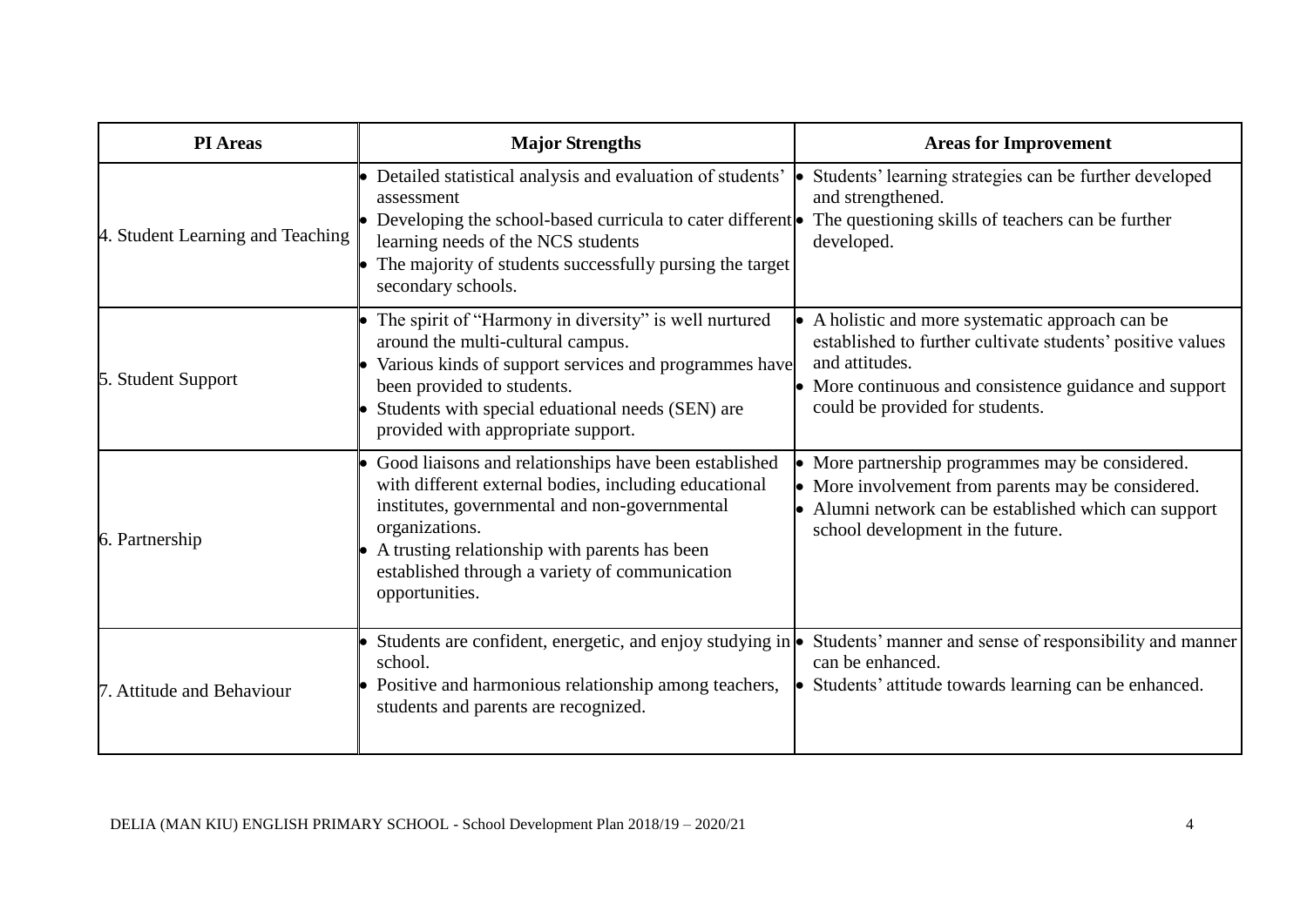| <b>PI</b> Areas                  | <b>Major Strengths</b>                                                                                                                                                                                       | <b>Areas for Improvement</b>                                                                                                                                                                                     |
|----------------------------------|--------------------------------------------------------------------------------------------------------------------------------------------------------------------------------------------------------------|------------------------------------------------------------------------------------------------------------------------------------------------------------------------------------------------------------------|
| 8. Participation and Achievement | Students have good achievement in inter-school and<br>competitions including athletics, speech, drama and<br>dance festival.<br>Students are enthusiastic in various art, sports and<br>cultural activities. | Students can be encouraged to strike a good balance<br>between academic and non-academic pursuits.<br>• A wider range of extended learning activities and service<br>opportunities for students can be provided. |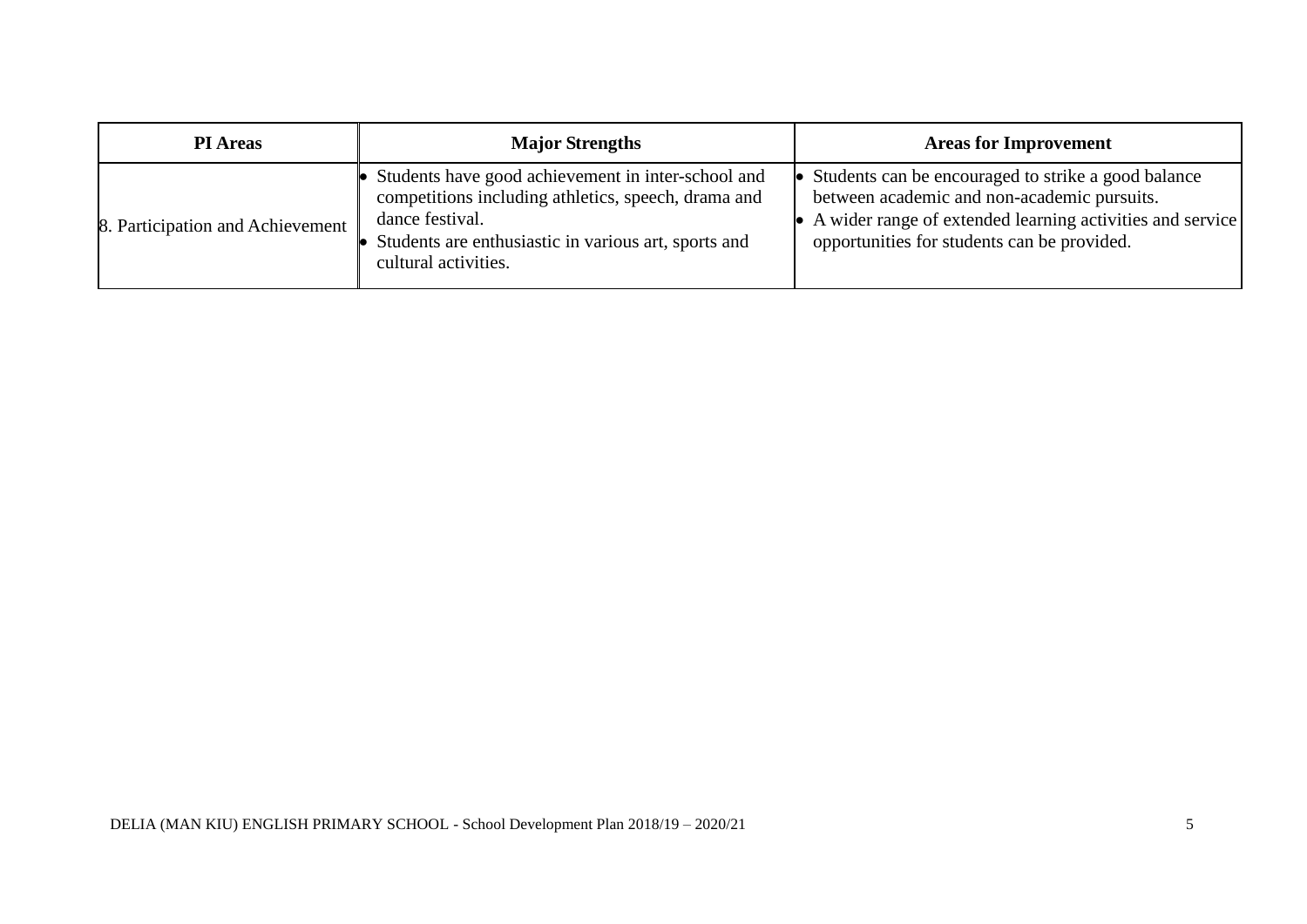### **7. SWOT Analysis**

### **Our Strengths**

- Renovated and upgraded school facilities that provides a good working atmosphere.
- Enhanced IT infrastructure e-learning can be promoted
- Positive home-school relationship.
- Students are energetic and have a sense of belonging to our school.
- Staff members are eager to accept and share new ideas.
- Staff with multi-cultural background and good command of English Language.
- Staff is supported in professional development.
- Actively cooperate with different external departments and organizations and adopt various resources

### **Our Weaknesses**

- More teacher trainings are needed in the area of e-learning, catering for learning diversity and high order thinking skill.
- Extra-curricular activities are not diversified enough.
- Lacking of a systematic reward scheme
- The self-evaluation culture can be further strengthened.
- The use of appraisal to promote teacher professional development
- A more comprehensive and target plan for staff development can be developed to expand the staff and school capacity.
- The middle management team can be further expanded in promoting the implementation of various policies and continuous school development.
- Students are comparatively weak in Chinese and social issues.
- More effort should be put in data analysis.
- The motivation and attitude of students can be further enhanced.
- Lacking of a team of parent volunteers and alumni helpers.
- The self-management of students can be further enhanced.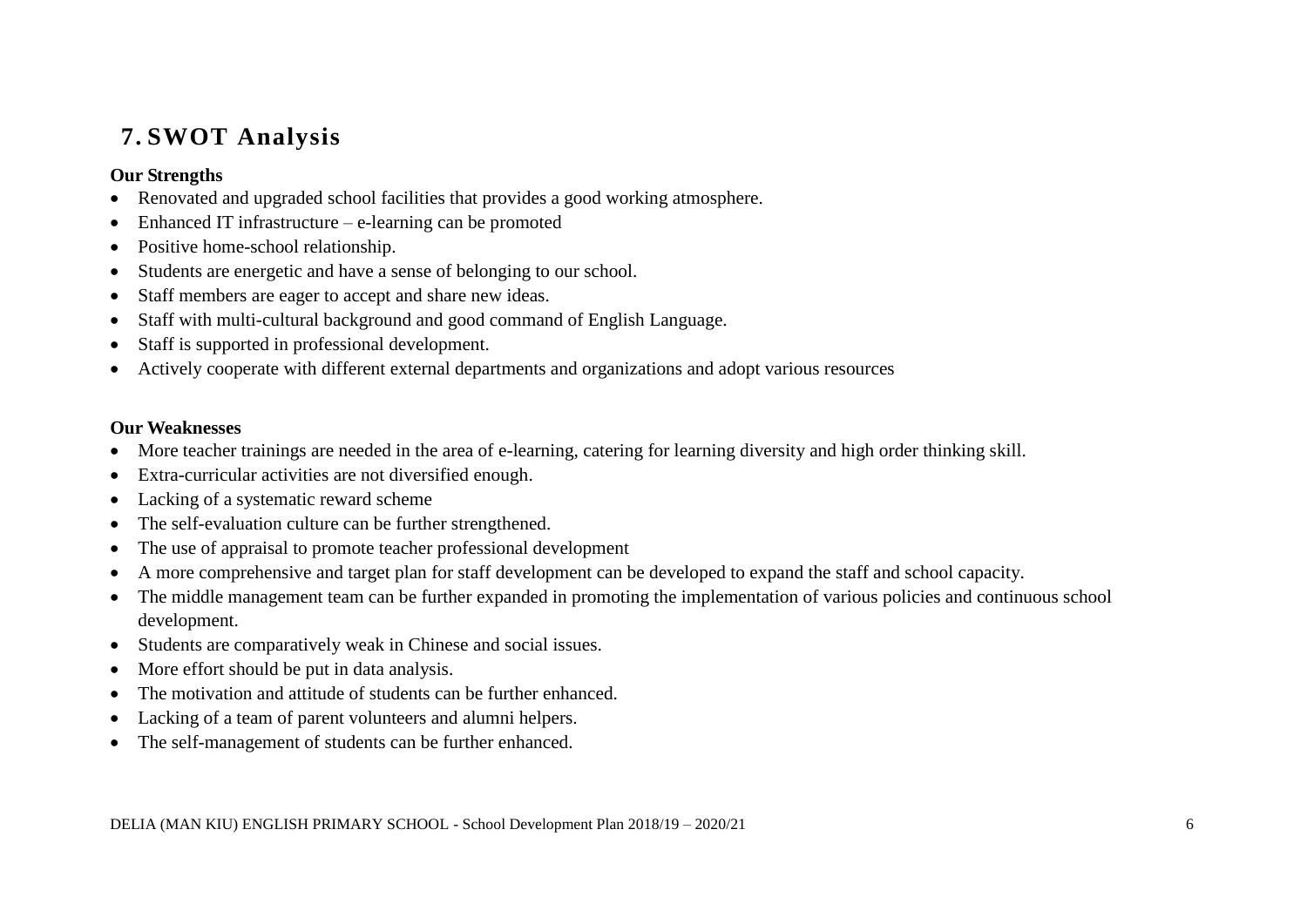#### **Our Opportunities**

- The new library is an effective protocol to promote reading to learn.
- Computer infrastructure have been upgraded. The plan of upgrading the wifi network will further enhance the promotion of e-learning.
- Our school has good cooperation with the Education Bureau and other organizations, which the latest resources and funding can be applied on different learning programmes.
- Peer lesson observation is encouraged to enhance teachers' teaching skills and classroom management.
- More learning experience can be offered for students under the development of STEM.
- The network of partnership with alumni can be established.

### **Our Threats**

- Low birth rate in Hong Kong.
- Keen competition from other schools.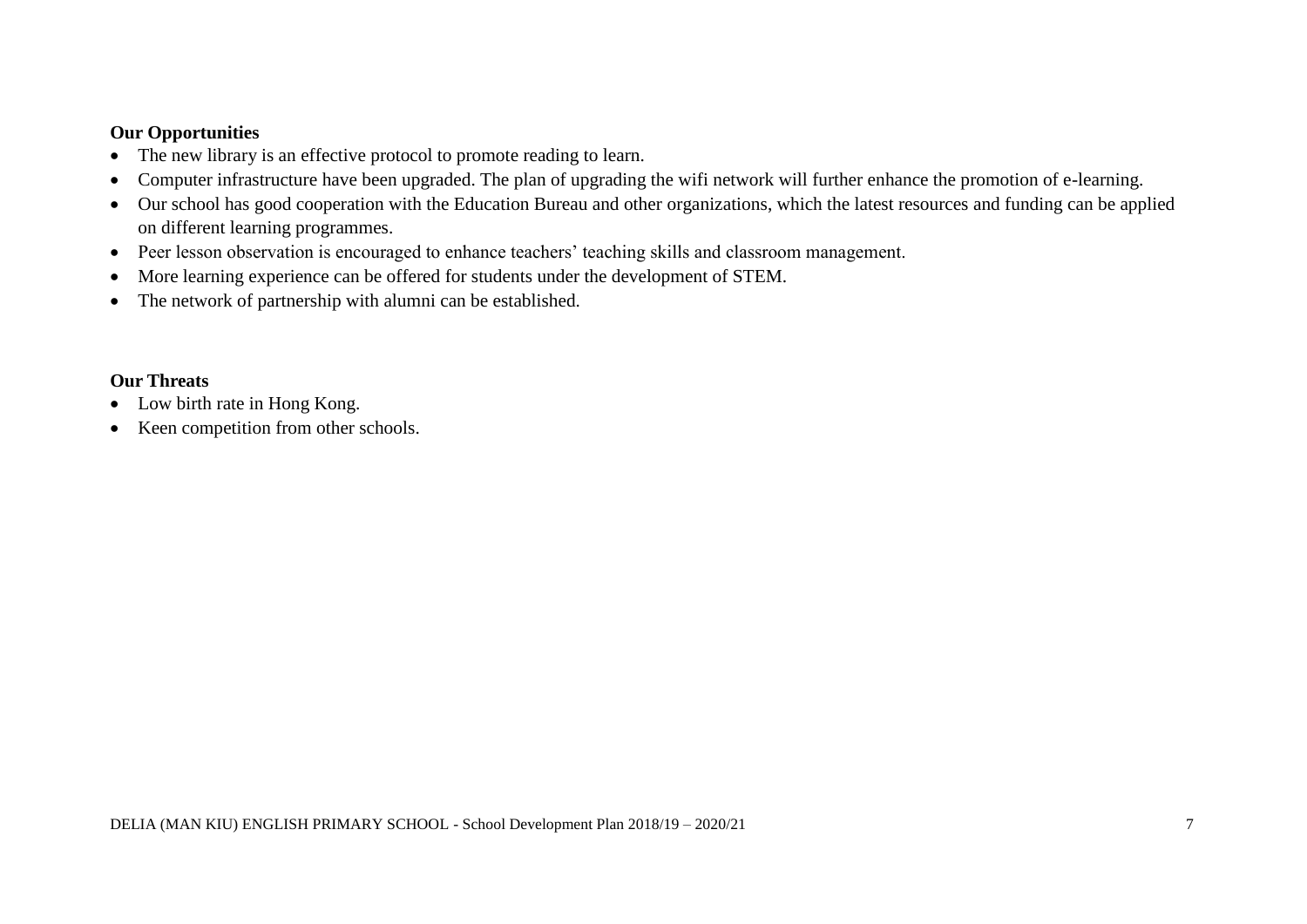### **8. Major Concerns for a three year plan (in order of priority)**

- 1. Strengthen the professional development for teachers at school for the school's future growth
- 2. Improve the effectiveness of learning and teaching and develop students' self-learning ability
- 3. Strengthen character education (responsibility) and develop a positive sense of value

| <b>Major Concerns</b> | <b>Targets</b>          |              | <b>Time Scale</b> |              | <b>Outline of Strategies</b>                                       |
|-----------------------|-------------------------|--------------|-------------------|--------------|--------------------------------------------------------------------|
|                       |                         | 18-19        | 19-20             | $20 - 21$    |                                                                    |
| 1. Strengthen the     | 1.1                     | $\checkmark$ | ✓                 |              | 1.1.1                                                              |
| professional          | To provide a series of  |              |                   |              | Provide leadership training and workshops to middle management     |
| development           | staff development       |              |                   |              | staff                                                              |
| for teachers at       | programmes for          |              | ✓                 | $\checkmark$ | 1.1.2                                                              |
| school for the        | enhancing school's work |              |                   |              | Organize professional sharing sessions and Staff Development Days  |
| school's future       | effectiveness           |              |                   |              | to enhance the skills required in management effectiveness         |
| growth                |                         |              | ✓                 |              | 1.1.3                                                              |
|                       |                         |              |                   |              | Carry out mentorship scheme for potential middle managers          |
|                       |                         |              |                   |              |                                                                    |
|                       |                         |              | ✓                 | ✓            | 1.1.4                                                              |
|                       |                         |              |                   |              | Set up a level coordinator system for in-charge teachers which     |
|                       |                         |              |                   |              | facilitate the occurrence of events and the collaboration among    |
|                       |                         |              |                   |              | teachers in terms of planning                                      |
|                       |                         |              | ✓                 | ✓            | 1.1.5                                                              |
|                       |                         |              |                   |              | Run an induction programme to strengthen new teachers              |
|                       |                         | $\checkmark$ | ✓                 | $\checkmark$ | 1.1.6                                                              |
|                       |                         |              |                   |              | Encourage teachers to attend seminars or courses related to school |
|                       |                         |              |                   |              | management and share good practices in meetings                    |
|                       |                         |              |                   |              |                                                                    |
|                       |                         |              |                   |              |                                                                    |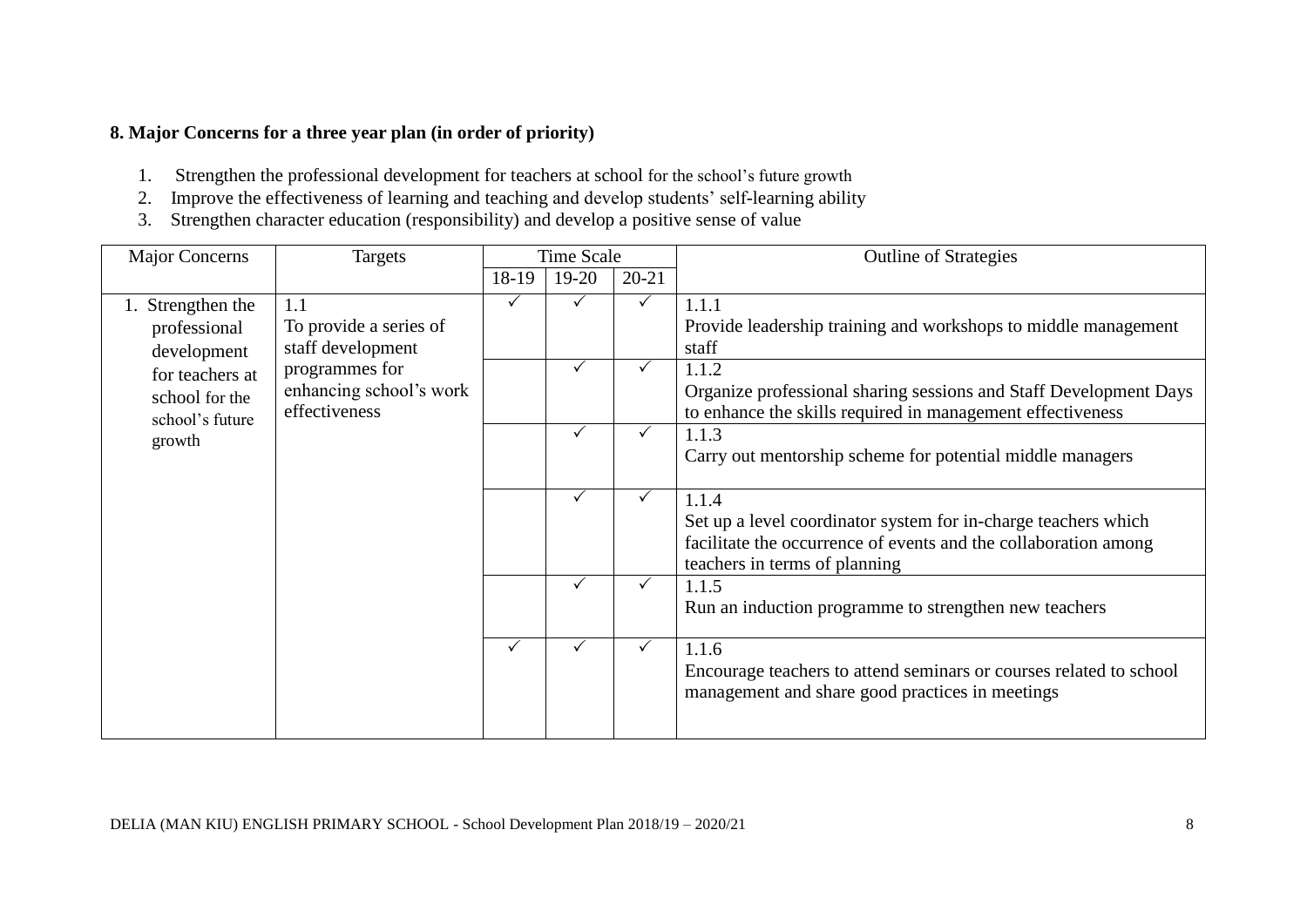|                                                                                                                                                                                                                                        | 1.2<br>To enhance the<br>professional capacity of<br>teachers in school<br>planning and<br>self-evaluation | $\checkmark$ | $\checkmark$ | $\checkmark$                                                                                                                   | 1.2.1<br>Encourage teachers to participate in professional development<br>activities                                                                       |
|----------------------------------------------------------------------------------------------------------------------------------------------------------------------------------------------------------------------------------------|------------------------------------------------------------------------------------------------------------|--------------|--------------|--------------------------------------------------------------------------------------------------------------------------------|------------------------------------------------------------------------------------------------------------------------------------------------------------|
|                                                                                                                                                                                                                                        |                                                                                                            | $\checkmark$ | ✓            | $\checkmark$                                                                                                                   | 1.2.2<br>Hold meetings and training to strengthen the abilities of staff to<br>conduct self-evaluation and draw up strategic plans on different<br>levels  |
|                                                                                                                                                                                                                                        |                                                                                                            | ✓            | ✓            |                                                                                                                                | 1.2.3<br>Promote experience sharing among teachers on how to provide /<br>design quality planning to enhance the school's growth and students'<br>learning |
|                                                                                                                                                                                                                                        |                                                                                                            |              | ✓            | $\checkmark$                                                                                                                   | 1.2.4<br>Deepen teachers' understanding of self-evaluation and planning<br>through professional trainings                                                  |
| 2. Improve the<br>2.1<br>effectiveness of<br>Equip teachers with<br>skills and strategies to<br>learning and<br>analyse and monitor<br>teaching and<br>students' learning<br>develop students'<br>self-learning<br>progress<br>ability |                                                                                                            | ✓            |              | 2.1.1<br>Conduct trainings for subjects to identify students' learning needs,<br>plan their work and set learning expectations |                                                                                                                                                            |
|                                                                                                                                                                                                                                        |                                                                                                            | ✓            |              | 2.1.2<br>Use multiple learning platforms to enhance learning and teaching<br>effectiveness                                     |                                                                                                                                                            |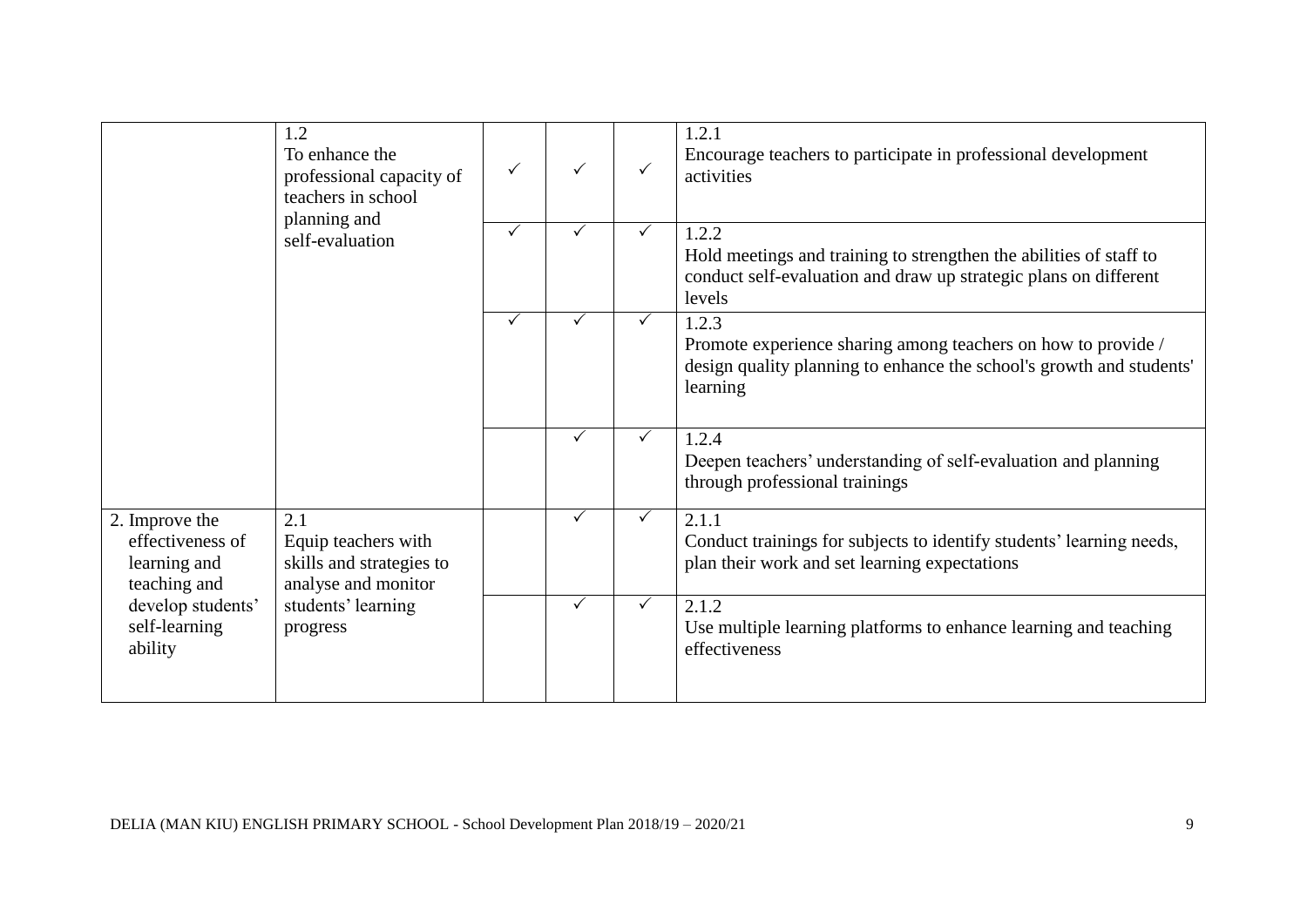| 2.2<br>Equip Teachers with the<br>skills that motivate<br>students to learn actively |  | 2.2.1<br>Provide professional seminars and workshops for teachers to learn<br>about the strategies, pedagogies on developing students' initiative to<br>take an active learning role                                 |
|--------------------------------------------------------------------------------------|--|----------------------------------------------------------------------------------------------------------------------------------------------------------------------------------------------------------------------|
|                                                                                      |  | 2.2.2<br>Learn to use pre-task and note taking to activate learners' schema                                                                                                                                          |
|                                                                                      |  | 2.2.3<br>Promote collaborative learning among teachers by inviting subject<br>panels to share their effective strategies in applying pre-lesson tasks<br>and their effectiveness in the classroom in a staff meeting |
|                                                                                      |  | 2.2.4 Conduct the class observation focusing on pre-task and note<br>taking skills of students                                                                                                                       |

| 2.3<br>Students can take an<br>active role in planning,<br>collecting relevant                                       |  |              | 2.3.1<br>Develop students' ability to complete pre-lesson tasks and taking<br>note and provide plenty of opportunities for students to do<br>pre-lesson preparation by applying different pre-task skills |
|----------------------------------------------------------------------------------------------------------------------|--|--------------|-----------------------------------------------------------------------------------------------------------------------------------------------------------------------------------------------------------|
| information, expressing<br>and summarizing<br>their ideas as well as can<br>evaluate their learning<br>progressively |  | ✓            | 2.3.2<br>Enable students to organize, summarize and consolidate their key<br>concepts by applying diversified note taking skills such as using<br>mind maps, pictures, tables and diagrams                |
|                                                                                                                      |  | $\checkmark$ | 2.3.3<br>Provide plenty of opportunities for students to receive immediate<br>feedback from teachers and peers for carrying out self-evaluation                                                           |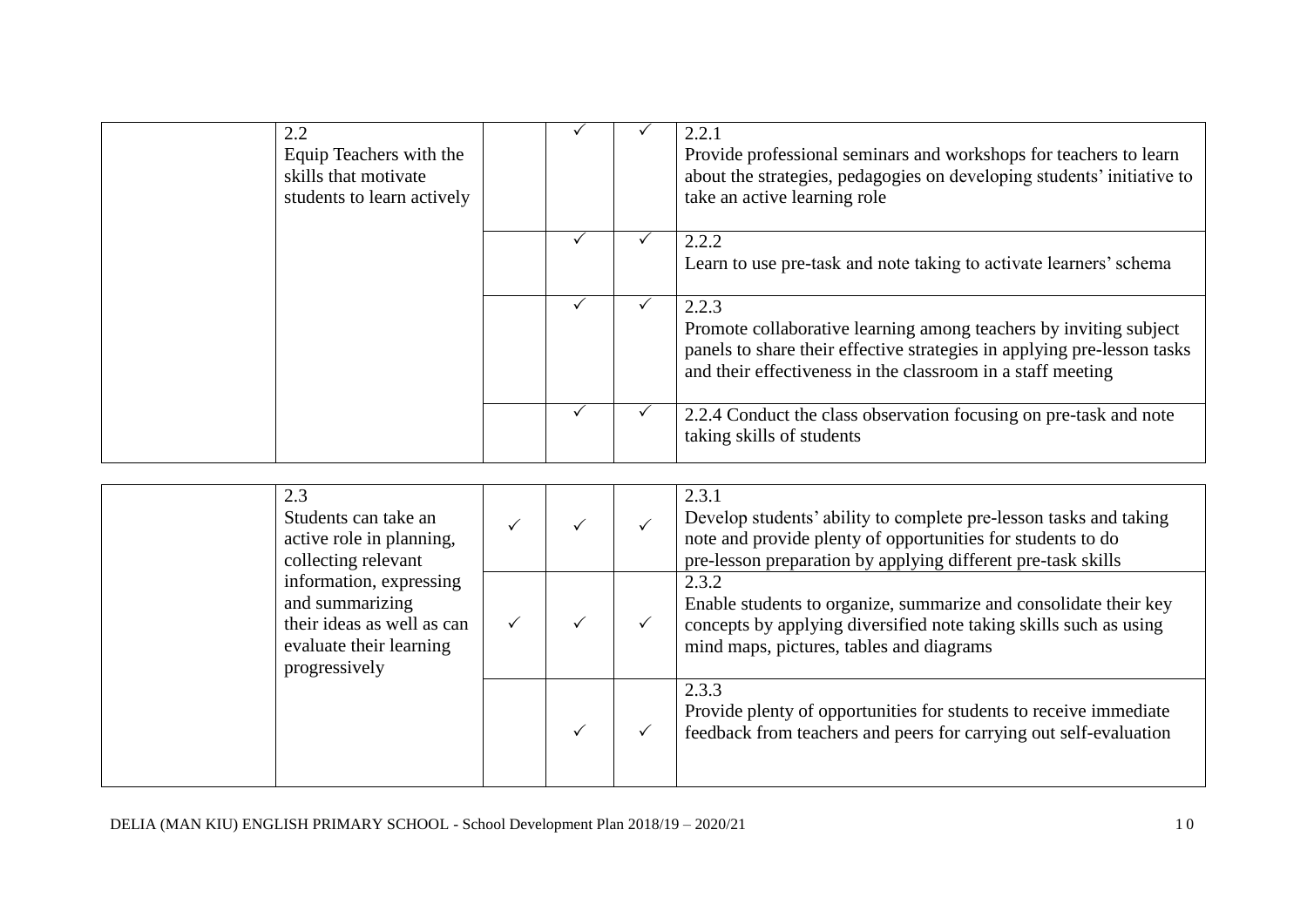|                                                                                |                                                                                          | ✓            | $\checkmark$ | 2.3.4<br>Enable students to carry out inquiry learning through cross-subject<br>project learning with STEM incorporation                                                                                                                                          |                                                                                                                                                                                                                                                                |
|--------------------------------------------------------------------------------|------------------------------------------------------------------------------------------|--------------|--------------|-------------------------------------------------------------------------------------------------------------------------------------------------------------------------------------------------------------------------------------------------------------------|----------------------------------------------------------------------------------------------------------------------------------------------------------------------------------------------------------------------------------------------------------------|
|                                                                                |                                                                                          |              | $\checkmark$ | 2.3.5<br>Provide individualized self-learning elements, for example, to<br>suggest relevant videos, web pages, graded exercises and learning<br>tasks for students so that they can learn outside the class as<br>supplementary task according to their own needs |                                                                                                                                                                                                                                                                |
|                                                                                |                                                                                          | $\checkmark$ | ✓            | $\checkmark$                                                                                                                                                                                                                                                      | 2.3.6<br>Provide students with more opportunities to participate in<br>self-directed learning activities                                                                                                                                                       |
|                                                                                |                                                                                          |              |              |                                                                                                                                                                                                                                                                   | 2.3.7<br>Guide students to set learning goals (Start from Term 2)                                                                                                                                                                                              |
|                                                                                |                                                                                          |              | $\checkmark$ | $\checkmark$                                                                                                                                                                                                                                                      | 2.3.8<br>Give awards to students and classes with good performance in<br>pre-task, note taking and those who can carry out their learning<br>goals successfully (Start from Term 2)                                                                            |
|                                                                                |                                                                                          |              |              |                                                                                                                                                                                                                                                                   | 2.3.9<br>Guide students to reflect on the achievement of the learning goals<br>and identify their strengths and weaknesses                                                                                                                                     |
| 3. Strengthen<br>character education<br>and develop positive<br>sense of value | 3.1<br>To help students<br>acknowledge good<br>behaviour, and build up<br>their sense of | ✓            | ✓            | $\checkmark$                                                                                                                                                                                                                                                      | 3.1.1<br>The character education will be reviewed in order to help students to<br>develop the positive sense of value and attitude. Through the<br>Personal Growth Lessons and Aesop's Fable Scheme, thereby<br>students may develop a sense of responsibility |